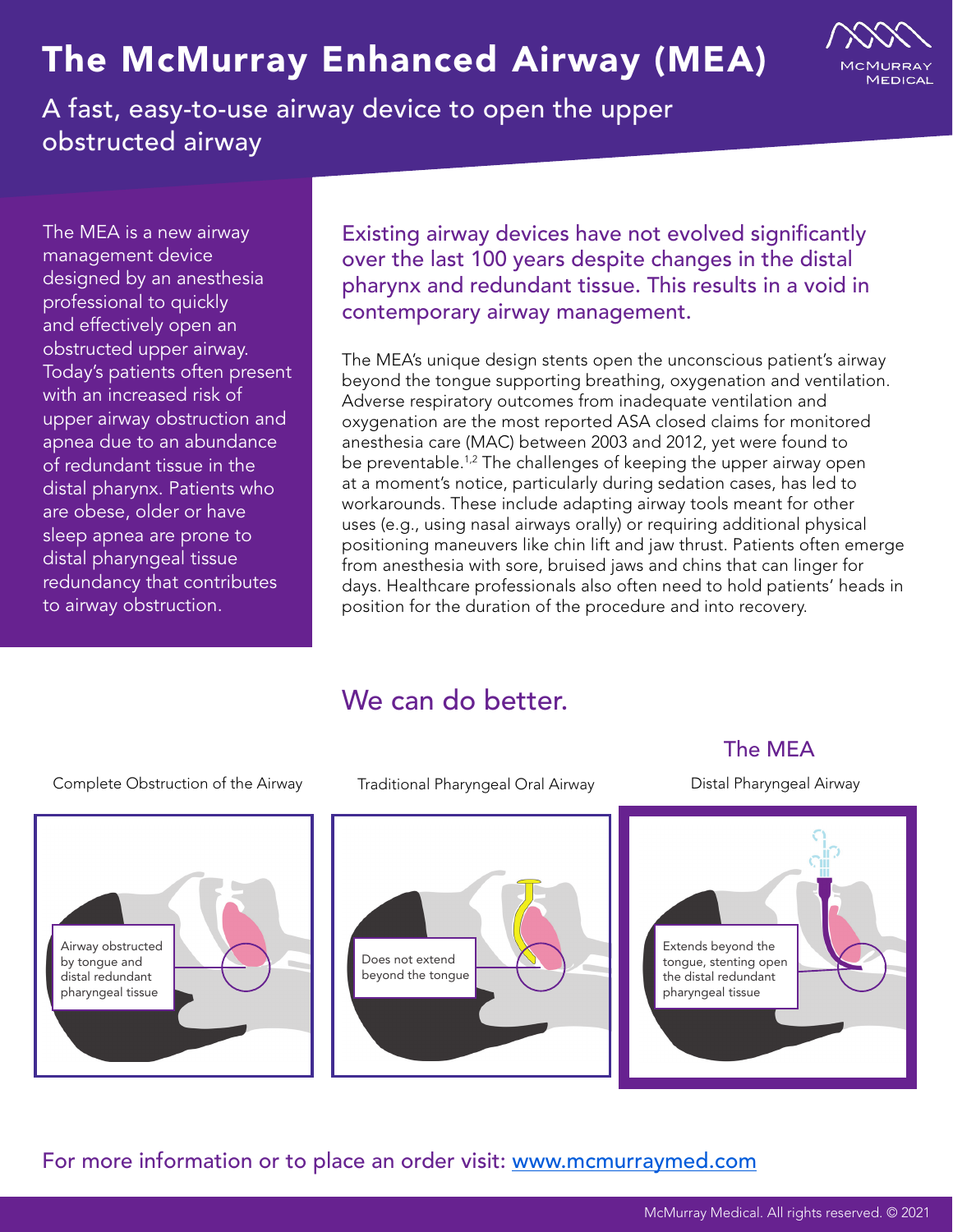# The MEA Advantages

Intuitive, fast and easy insertion to quickly open the obstructed airway to improve breathing.

To place - No rotation, tongue depressor or lubrication needed to insert. Place midline, follow the hard palate, and slide between the molars. The narrow MEA profile also allows for a narrow mouth opening.

Soft, flexible materials help prevent postoperative sore throat, gagging, coughing, and oropharyngeal structure damage.



Longer tubing displaces the redundant distal pharyngeal tissue that often blocks sedated or unconscious patients' airways. This displacement helps establish and maintain a patent airway, which helps improve ventilation and reduce hypoxia and respiratory compromise.

Integrated cushioned bite block helps avoid dental damage.

Built-in flange helps keep the device in place.

**Optional connector:** The MEA, when attached to a manual resuscitator or anesthesia circuit, can be used for intraoral ventilation.



Placed orally - eliminates nose bleeds: Because many people are anti-coagulated or take aspirin, if a nasal airway is placed, the risk of a nosebleed increases.

Fits easily alongside an endoscopy bite block to avoid aborting a case due to airway obstruction.



Helps reduce fire risk - when connected to the anesthesia circuit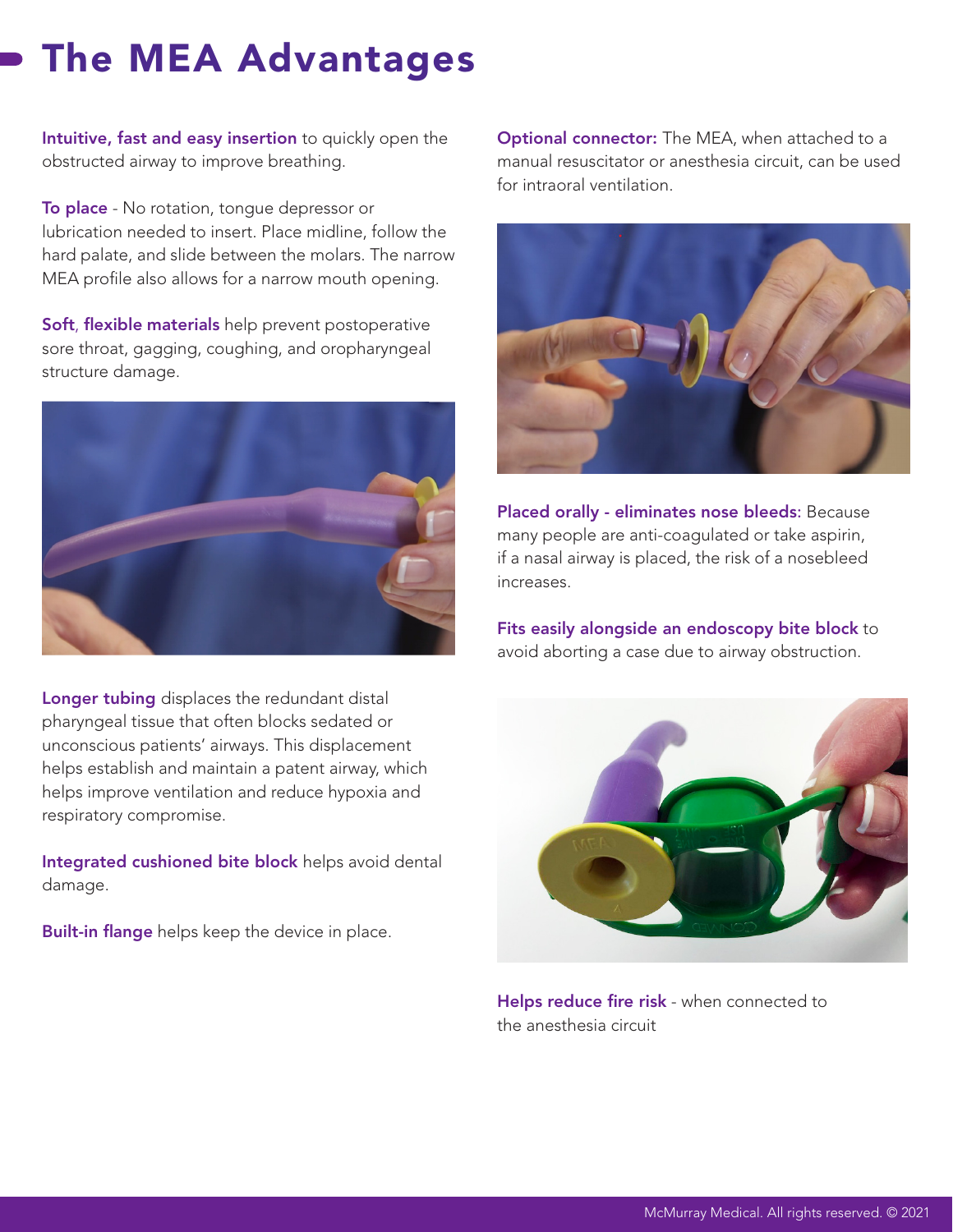### The MEA is designed to improve outcomes, convenience and reduce surgery costs

Intraoral ventilation manually or with mask:

Positive pressure mask ventilation (PPMV) can be challenging in obese, OSA, edentulous, or bearded patients where creating a tight seal may be difficult.

- Intraoral ventilation bypasses PPMV difficulties
- Places oxygen closer to lungs
- **•** Less ventilation effort
- Buys time before intubation

Larger flange decreases dislodgement risk Longer, pliable tubing stents open redundant distal pharyngeal tissue to improve ventilation Optional connector Cushioned bite block for patient comfort attaches to the resuscitator bag or and oral protection anesthesia circuit



#### Intraoral ventilation manually

- 1. Place MEA on the right-side corner of the lips
- 2. Couple MEA to manual resuscitator or anethesia circuit
- 3. Place the patient's chin in the provider's left palm
- 4. While pinching nose closed with thumb and index finger, bring lips up and seal with palm
- 5. Apply positive pressure manual ventilation



#### Intraoral ventilation with mask

- 1. Place MEA midline
- 2. Attach straight connector (not included ) to the MEA connector
- 3. Place straight connector through the mask's hole
- 4. Couple to manual resuscitator or anesthesia circuit
- 5. Apply positive pressure manual ventilation



#### Helps reduce fire risk under sedation

- 1. Connect MEA to anesthesia circuit
- 2. Use low total liter flows ~1L
- 3. Adjust Fi $0\llap/_{2}$  < 30%
- 4. Fine-tune APL value to elimiate pressure on breathing bag and oxygen diffusion around the surgical area